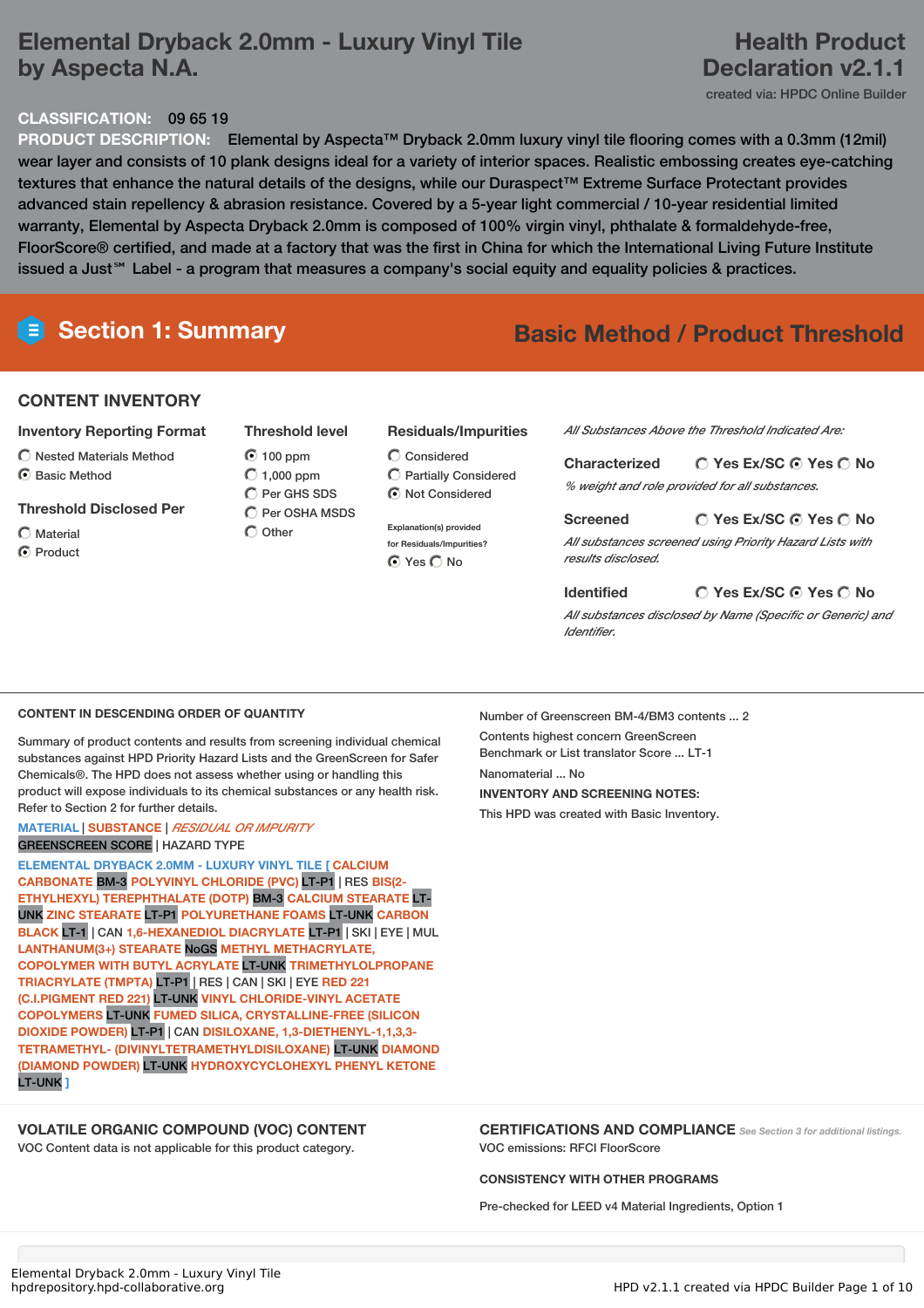Third Party Verified?

 $\bigcirc$  Yes  $\odot$  No

PREPARER: Self-Prepared VERIFIER: VERIFICATION #:

SCREENING DATE: 2019-04-05 PUBLISHED DATE: 2019-04-05 EXPIRY DATE: 2022-04-05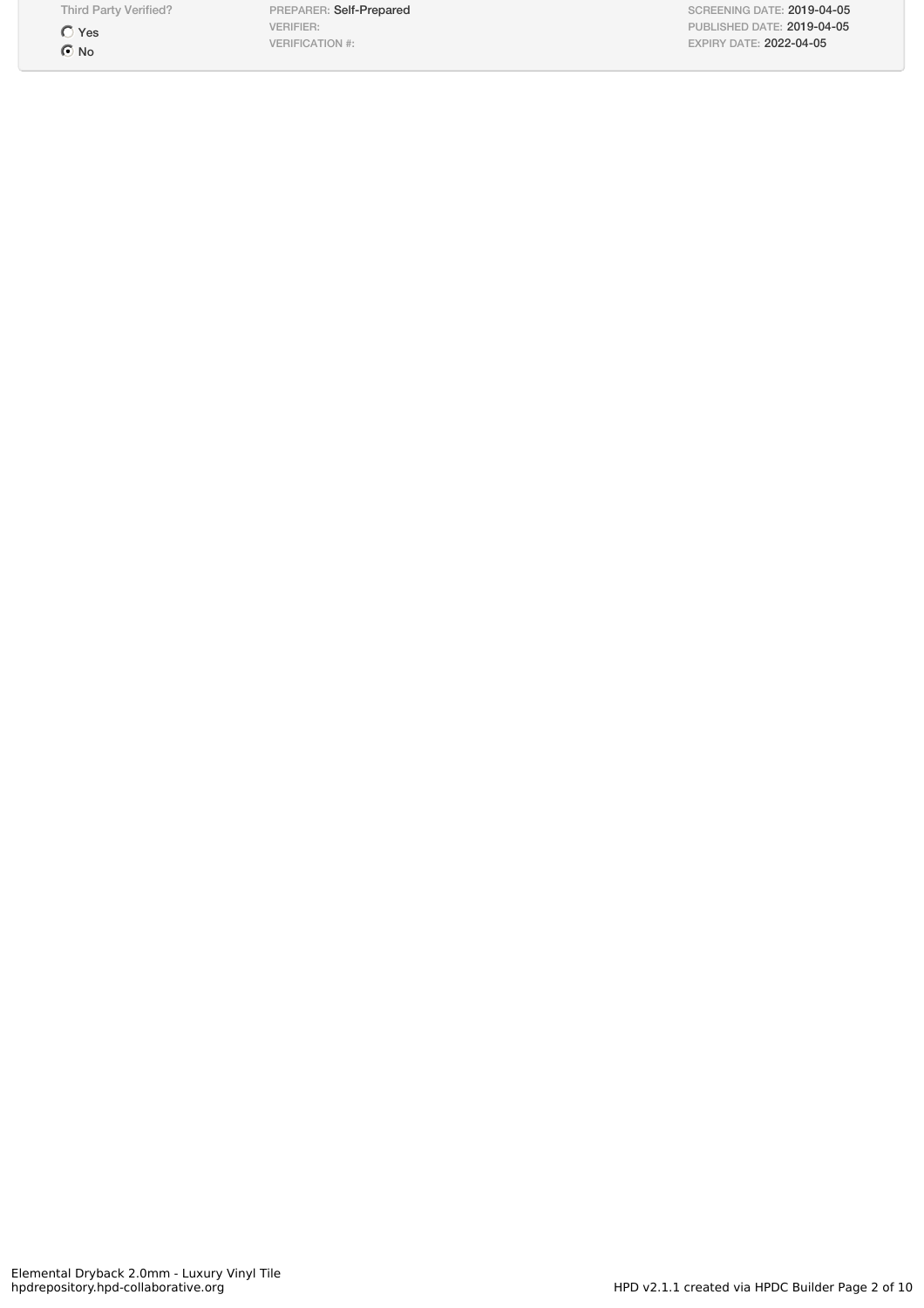This section lists contents in a product based on specific threshold(s) and reports detailed health information including hazards. This *HPD uses the inventory method indicated above, which is one of three possible methods:*

- *Basic Inventory method with Product-level threshold.*
- *Nested Material Inventory method with Product-level threshold*
- *Nested Material Inventory method with individual Material-level thresholds*

Definitions and requirements for the three inventory methods and requirements for each data field can be found in the HPD Open *Standard version 2.1, available on the HPDC website at: [www.hpd-collaborative.org/hpd-2-1-standard](http://www.hpd-collaborative.org/hpd-2-1-standard)*

### **ELEMENTAL DRYBACK 2.0MM - LUXURY VINYL TILE**

PRODUCT THRESHOLD: 100 ppm **RESIDUALS AND IMPURITIES CONSIDERED:** No

RESIDUALS AND IMPURITIES NOTES: While Elemental by Aspecta™ Dryback 2.0mm does not meet the qualifications for "Residuals & Impurities - Considered" per HPDC's Emerging Best Practices , we have: 1) disclosed all known, intentionally-added ingredients; 2) tested this product to ensure it is free of red list heavy metals, phthalate-free, formaldehyde-free, complies with REACH SVHC, and meets VOC emissions/indoor air quality requirements per FloorScore® / California Section 01350.

OTHER PRODUCT NOTES: All known, intentionally-added ingredients of Elemental by Aspecta Dryback 2.0mm are disclosed in this HPD.

| <b>CALCIUM CARBONATE</b>               |                                                                |                 |                                     | ID: 471-34-1  |
|----------------------------------------|----------------------------------------------------------------|-----------------|-------------------------------------|---------------|
|                                        | HAZARD SCREENING METHOD: Pharos Chemical and Materials Library |                 | HAZARD SCREENING DATE: 2019-04-05   |               |
| %: $56.3882 - 60.6407$                 | $GS:$ BM-3                                                     | RC: None        | NANO: No                            | ROLE: Filler  |
| <b>HAZARD TYPE</b>                     | <b>AGENCY AND LIST TITLES</b>                                  | <b>WARNINGS</b> |                                     |               |
|                                        | No hazards found                                               |                 |                                     |               |
| <b>SUBSTANCE NOTES:</b>                |                                                                |                 |                                     |               |
|                                        |                                                                |                 |                                     |               |
| <b>POLYVINYL CHLORIDE (PVC)</b>        |                                                                |                 |                                     | ID: 9002-86-2 |
|                                        | HAZARD SCREENING METHOD: Pharos Chemical and Materials Library |                 | HAZARD SCREENING DATE: 2019-04-05   |               |
| %: 32.5853 - 36.8378                   | <b>GS: LT-P1</b>                                               | RC: None        | NANO: No                            | ROLE: Polymer |
| <b>HAZARD TYPE</b>                     | AGENCY AND LIST TITLES                                         | WARNINGS        |                                     |               |
| <b>RESPIRATORY</b>                     | <b>AOEC - Asthmagens</b>                                       |                 | Asthmagen (Rs) - sensitizer-induced |               |
| <b>SUBSTANCE NOTES:</b>                |                                                                |                 |                                     |               |
|                                        |                                                                |                 |                                     |               |
| BIS(2-ETHYLHEXYL) TEREPHTHALATE (DOTP) |                                                                |                 |                                     | ID: 6422-86-2 |
|                                        | HAZARD SCREENING METHOD: Pharos Chemical and Materials Library |                 | HAZARD SCREENING DATE: 2019-04-05   |               |
|                                        |                                                                |                 |                                     |               |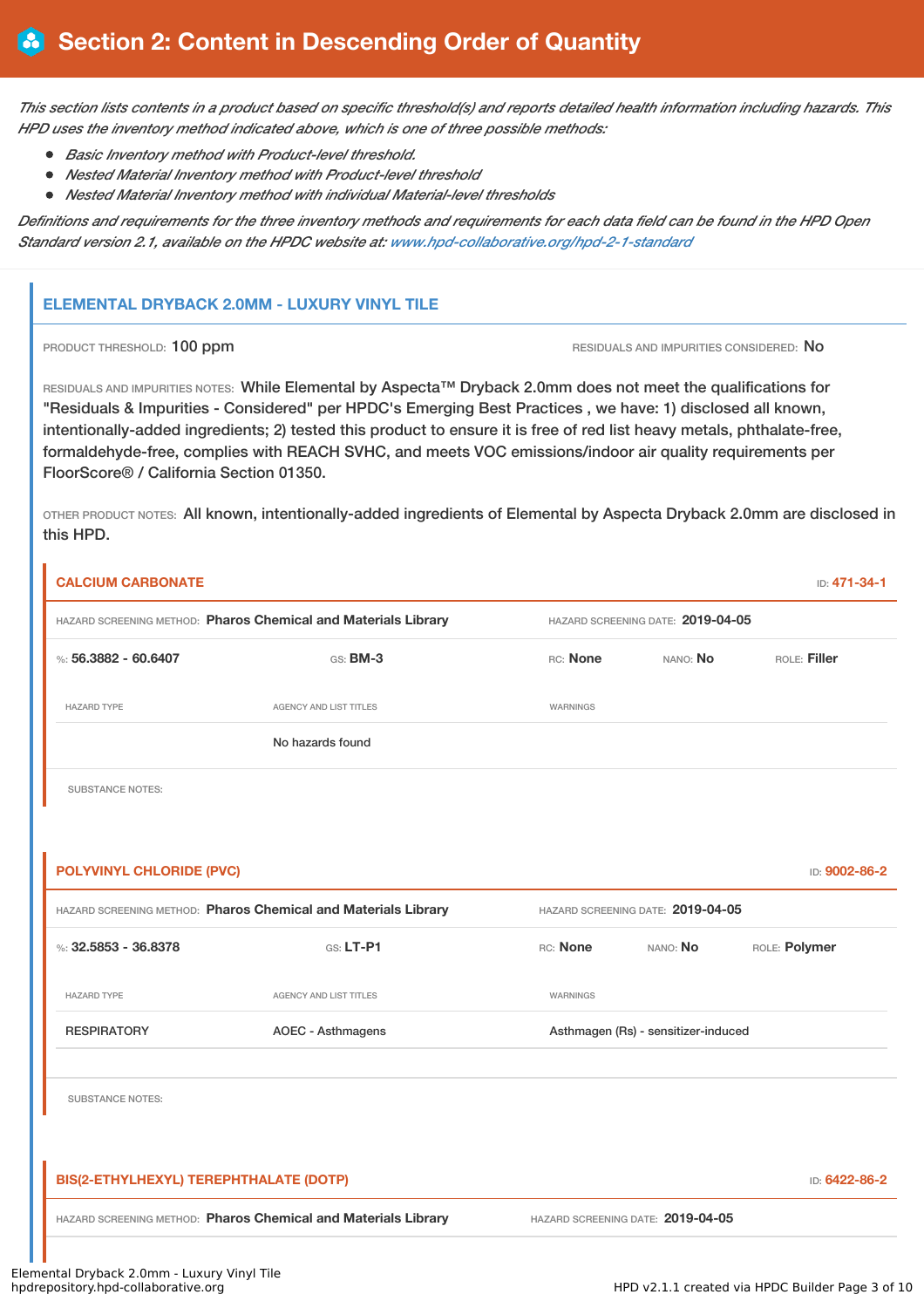| %: $9.8357 - 10.6862$ | $GS:$ BM-3                                                                                                                           | RC: None | nano: <b>No</b> | ROLE: <b>Plasticizer</b> |  |
|-----------------------|--------------------------------------------------------------------------------------------------------------------------------------|----------|-----------------|--------------------------|--|
| <b>HAZARD TYPE</b>    | AGENCY AND LIST TITLES                                                                                                               | WARNINGS |                 |                          |  |
|                       | No hazards found                                                                                                                     |          |                 |                          |  |
|                       | SUBSTANCE NOTES: Also known as Dioctyl terephthalate, or DOTP, this plasticizer has undergone a full toxicological screening through |          |                 |                          |  |

GreenScreen and achieved a Benchmark 3 out of a possible 4, whereas phthalate plasticizers typically achieve a Benchmark 1.

| <b>CALCIUM STEARATE</b>   |                                                                                                     |                                   |                                   | ID: 1592-23-0    |
|---------------------------|-----------------------------------------------------------------------------------------------------|-----------------------------------|-----------------------------------|------------------|
|                           | HAZARD SCREENING METHOD: Pharos Chemical and Materials Library<br>HAZARD SCREENING DATE: 2019-04-05 |                                   |                                   |                  |
| %: $0.3860 - 0.5136$      | GS: LT-UNK                                                                                          | RC: None                          | NANO: No                          | ROLE: Stabilizer |
| <b>HAZARD TYPE</b>        | <b>AGENCY AND LIST TITLES</b>                                                                       | <b>WARNINGS</b>                   |                                   |                  |
|                           | No hazards found                                                                                    |                                   |                                   |                  |
| <b>SUBSTANCE NOTES:</b>   |                                                                                                     |                                   |                                   |                  |
|                           |                                                                                                     |                                   |                                   |                  |
| <b>ZINC STEARATE</b>      |                                                                                                     |                                   |                                   | ID: 557-05-1     |
|                           | HAZARD SCREENING METHOD: Pharos Chemical and Materials Library                                      | HAZARD SCREENING DATE: 2019-04-05 |                                   |                  |
| %: $0.3860 - 0.5136$      | GS: LT-P1                                                                                           | RC: None                          | NANO: No                          | ROLE: Stabilizer |
| <b>HAZARD TYPE</b>        | AGENCY AND LIST TITLES                                                                              | WARNINGS                          |                                   |                  |
|                           | No hazards found                                                                                    |                                   |                                   |                  |
| <b>SUBSTANCE NOTES:</b>   |                                                                                                     |                                   |                                   |                  |
|                           |                                                                                                     |                                   |                                   |                  |
| <b>POLYURETHANE FOAMS</b> |                                                                                                     |                                   |                                   | ID: 9009-54-5    |
|                           | HAZARD SCREENING METHOD: Pharos Chemical and Materials Library                                      |                                   | HAZARD SCREENING DATE: 2019-04-05 |                  |
| %: $0.0750 - 0.1500$      | GS: LT-UNK                                                                                          | RC: None                          | NANO: No                          | ROLE: Polymer    |
| <b>HAZARD TYPE</b>        | AGENCY AND LIST TITLES                                                                              | WARNINGS                          |                                   |                  |
|                           | No hazards found                                                                                    |                                   |                                   |                  |

SUBSTANCE NOTES:

| <b>CARBON BLACK</b>                                            |            |                                   |                 | <b>ID: 1333-86-4</b> |
|----------------------------------------------------------------|------------|-----------------------------------|-----------------|----------------------|
| HAZARD SCREENING METHOD: Pharos Chemical and Materials Library |            | HAZARD SCREENING DATE: 2019-04-05 |                 |                      |
| %: 0.0680 - 0.0680                                             | $GS: LT-1$ | RC: None                          | nano: <b>No</b> | ROLE: Pigment        |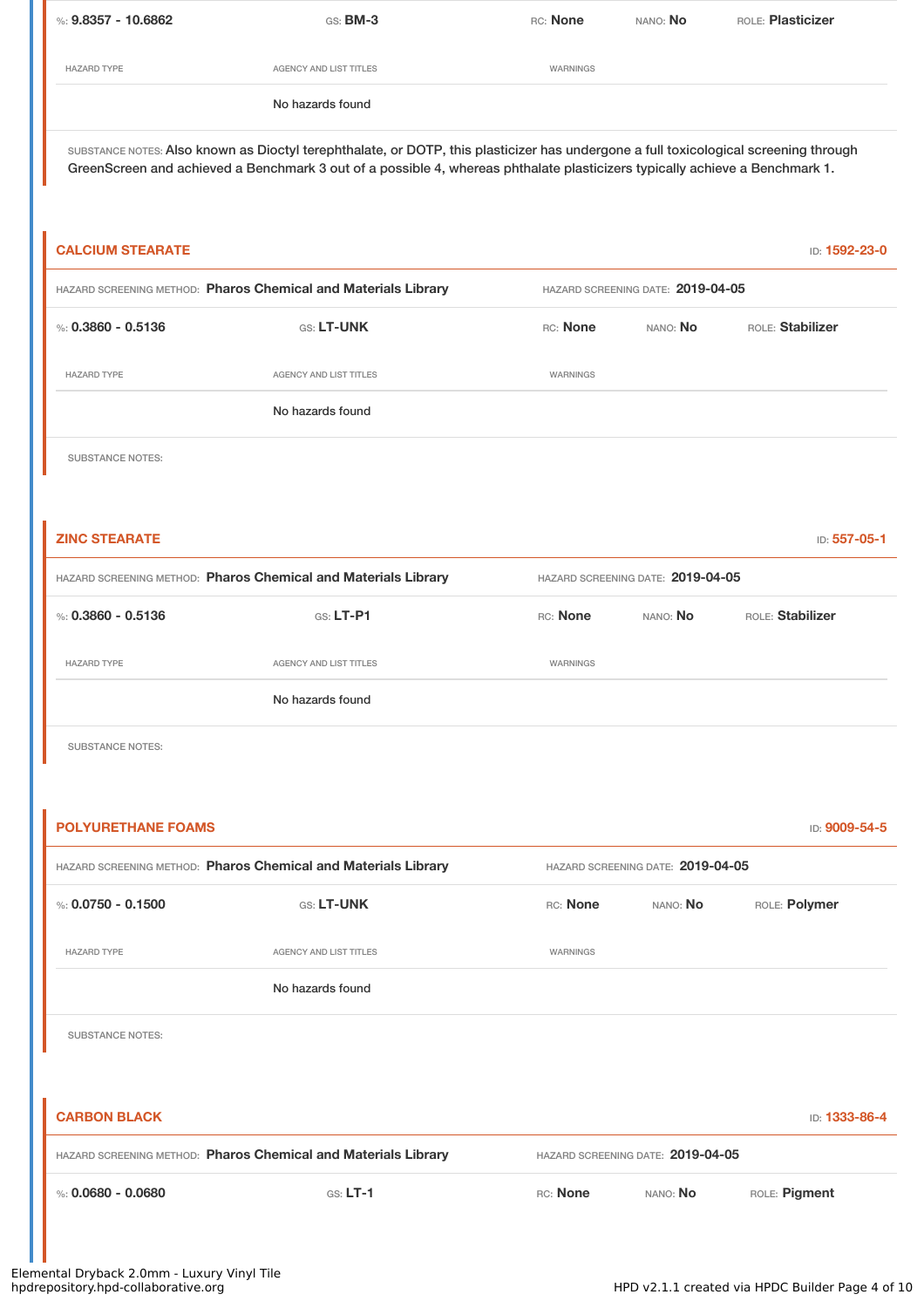| <b>HAZARD TYPE</b> | <b>AGENCY AND LIST TITLES</b>     | <b>WARNINGS</b>                                                                                 |
|--------------------|-----------------------------------|-------------------------------------------------------------------------------------------------|
| <b>CANCER</b>      | US CDC - Occupational Carcinogens | Occupational Carcinogen                                                                         |
| <b>CANCER</b>      | CA EPA - Prop 65                  | Carcinogen - specific to chemical form or exposure route                                        |
| <b>CANCER</b>      | <b>IARC</b>                       | Group 2B - Possibly carcinogenic to humans - inhaled from<br>occupational sources               |
| <b>CANCER</b>      | <b>MAK</b>                        | Carcinogen Group 3B - Evidence of carcinogenic effects<br>but not sufficient for classification |
|                    |                                   |                                                                                                 |

SUBSTANCE NOTES: Carbon black (as airborne, unbound particles) is considered a carcinogen. This substance, as used in this product, is bound within the product and is unable to be inhaled or ingested through normal product use. Thus, the hazards usually associated with this substance are not applicable to this product.

#### **1,6-HEXANEDIOL DIACRYLATE** ID: **13048-33-4**

| HAZARD SCREENING METHOD: Pharos Chemical and Materials Library |                                                | HAZARD SCREENING DATE: 2019-04-05 |          |                                      |                                                         |
|----------------------------------------------------------------|------------------------------------------------|-----------------------------------|----------|--------------------------------------|---------------------------------------------------------|
| %: $0.0500 - 0.0625$                                           | $GS: LT-P1$                                    |                                   | RC: None | NANO: No                             | ROLE: UV Acrylic Layer                                  |
| <b>HAZARD TYPE</b>                                             | <b>AGENCY AND LIST TITLES</b>                  |                                   | WARNINGS |                                      |                                                         |
| <b>SKIN IRRITATION</b>                                         | EU - GHS (H-Statements)                        |                                   |          | H315 - Causes skin irritation        |                                                         |
| <b>SKIN SENSITIZE</b>                                          | EU - GHS (H-Statements)                        |                                   |          |                                      | H317 - May cause an allergic skin reaction              |
| <b>EYE IRRITATION</b>                                          | EU - GHS (H-Statements)                        |                                   |          | H319 - Causes serious eye irritation |                                                         |
| <b>MULTIPLE</b>                                                | German FEA - Substances Hazardous to<br>Waters |                                   |          | Class 2 - Hazard to Waters           |                                                         |
| <b>SKIN SENSITIZE</b>                                          | <b>MAK</b>                                     |                                   |          |                                      | Sensitizing Substance Sh - Danger of skin sensitization |
|                                                                |                                                |                                   |          |                                      |                                                         |

SUBSTANCE NOTES: 1,6-hexanediol diacrylate (as a liquid) is considered a skin and eye irritant. This substance, as used in this product, is bound within the product and does not come into contact with the skin or eyes through normal product use. Thus, the hazards usually associated with this substance are not applicable to this product.

|                         | HAZARD SCREENING METHOD: Pharos Chemical and Materials Library |          | HAZARD SCREENING DATE: 2019-04-05 |                  |
|-------------------------|----------------------------------------------------------------|----------|-----------------------------------|------------------|
| %: $0.0269 - 0.0269$    | GS: NoGS                                                       | RC: None | NANO: No                          | ROLE: Stabilizer |
| <b>HAZARD TYPE</b>      | <b>AGENCY AND LIST TITLES</b>                                  | WARNINGS |                                   |                  |
|                         | No hazards found                                               |          |                                   |                  |
| <b>SUBSTANCE NOTES:</b> |                                                                |          |                                   |                  |
|                         |                                                                |          |                                   |                  |
|                         | <b>METHYL METHACRYLATE, COPOLYMER WITH BUTYL ACRYLATE</b>      |          |                                   | ID: 25852-37-3   |
|                         | HAZARD SCREENING METHOD: Pharos Chemical and Materials Library |          | HAZARD SCREENING DATE: 2019-04-05 |                  |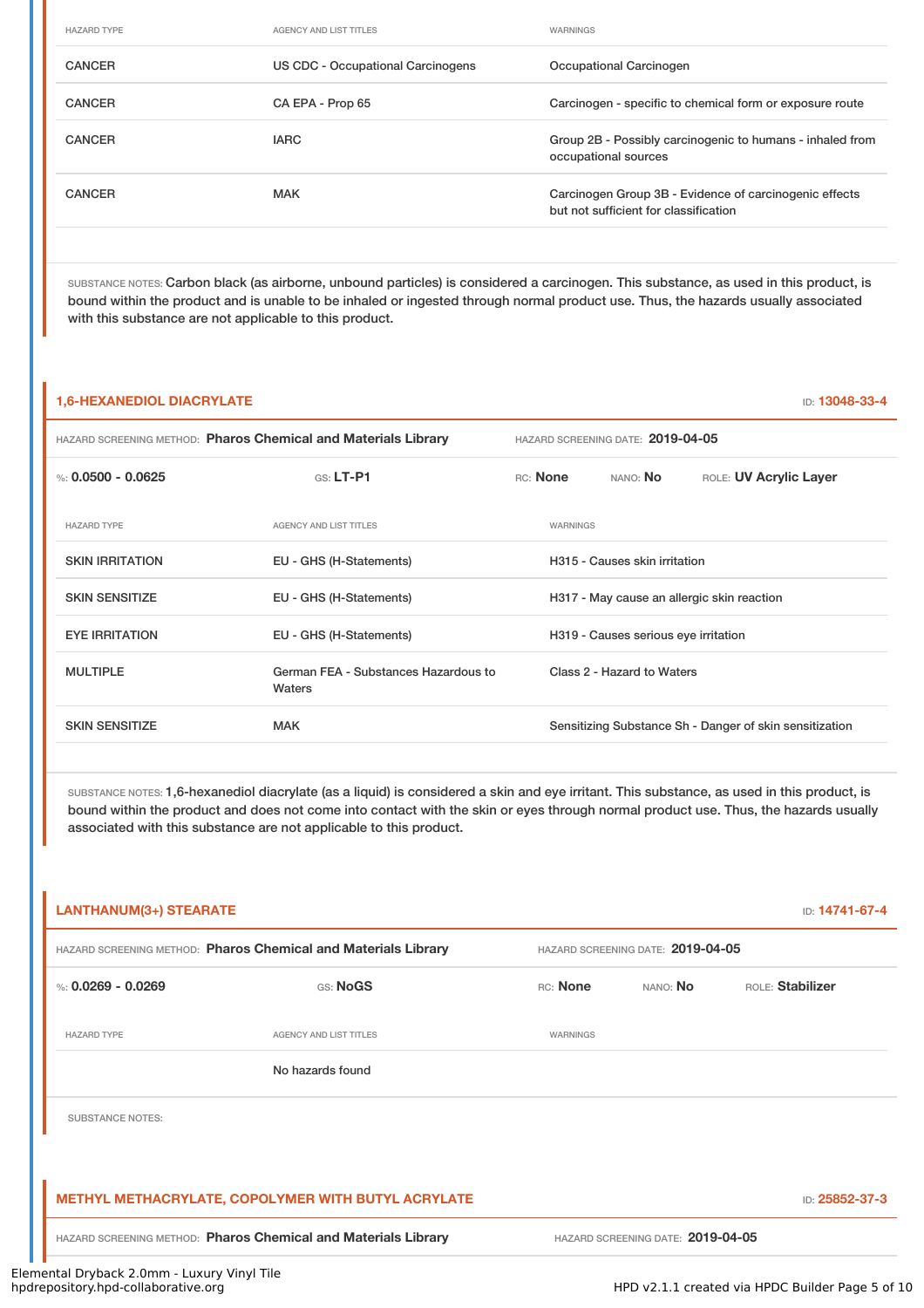| %: 0.0269 - 0.0269       | <b>GS: LT-UNK</b>      | RC: None | NANO: <b>No</b> | ROLE: <b>Modifier</b> |
|--------------------------|------------------------|----------|-----------------|-----------------------|
| <b>HAZARD TYPE</b>       | AGENCY AND LIST TITLES | WARNINGS |                 |                       |
|                          | No hazards found       |          |                 |                       |
| ________________________ |                        |          |                 |                       |

SUBSTANCE NOTES:

#### **TRIMETHYLOLPROPANE TRIACRYLATE (TMPTA)** ID: **15625-89-5**

| HAZARD SCREENING METHOD: Pharos Chemical and Materials Library |                               | HAZARD SCREENING DATE: 2019-04-05 |                 |                                      |                                                         |
|----------------------------------------------------------------|-------------------------------|-----------------------------------|-----------------|--------------------------------------|---------------------------------------------------------|
| %: $0.0250 - 0.0625$                                           | $G.S.$ LT-P1                  | RC: None                          |                 | NANO: <b>No</b>                      | ROLE: UV Acrylic Layer                                  |
| <b>HAZARD TYPE</b>                                             | <b>AGENCY AND LIST TITLES</b> |                                   | <b>WARNINGS</b> |                                      |                                                         |
| <b>RESPIRATORY</b>                                             | AOEC - Asthmagens             |                                   |                 | Asthmagen (Rs) - sensitizer-induced  |                                                         |
| <b>CANCER</b>                                                  | <b>IARC</b>                   |                                   |                 |                                      | Group 2B - Possibly carcinogenic to humans              |
| <b>SKIN IRRITATION</b>                                         | EU - GHS (H-Statements)       |                                   |                 | H315 - Causes skin irritation        |                                                         |
| <b>SKIN SENSITIZE</b>                                          | EU - GHS (H-Statements)       |                                   |                 |                                      | H317 - May cause an allergic skin reaction              |
| <b>EYE IRRITATION</b>                                          | EU - GHS (H-Statements)       |                                   |                 | H319 - Causes serious eye irritation |                                                         |
| <b>SKIN SENSITIZE</b>                                          | <b>MAK</b>                    |                                   |                 |                                      | Sensitizing Substance Sh - Danger of skin sensitization |
|                                                                |                               |                                   |                 |                                      |                                                         |

SUBSTANCE NOTES: Trimethylolpropane triacrylate (TMPTA) is considered a skin and eye irritant and a possible carcinogen (in its liquid state). This substance, as used in this product, is bound within the product and does not come into contact with the skin or eyes, nor can it be inhaled or ingested, through normal product use. Thus, the hazards usually associated with this substance are not applicable to this product.

| RED 221 (C.I.PIGMENT RED 221)                  |                                                                |                 |                                   | ID: 61815-09-6 |
|------------------------------------------------|----------------------------------------------------------------|-----------------|-----------------------------------|----------------|
|                                                | HAZARD SCREENING METHOD: Pharos Chemical and Materials Library |                 | HAZARD SCREENING DATE: 2019-04-05 |                |
| %: $0.0150 - 0.0150$                           | GS: LT-UNK                                                     | RC: None        | NANO: NO                          | ROLE: Ink      |
| <b>HAZARD TYPE</b>                             | <b>AGENCY AND LIST TITLES</b>                                  | <b>WARNINGS</b> |                                   |                |
|                                                | No hazards found                                               |                 |                                   |                |
| <b>SUBSTANCE NOTES:</b>                        |                                                                |                 |                                   |                |
|                                                |                                                                |                 |                                   |                |
| <b>VINYL CHLORIDE-VINYL ACETATE COPOLYMERS</b> |                                                                |                 |                                   | ID: 9003-22-9  |
|                                                | HAZARD SCREENING METHOD: Pharos Chemical and Materials Library |                 | HAZARD SCREENING DATE: 2019-04-05 |                |
| %: $0.0150 - 0.0150$                           | GS: LT-UNK                                                     | RC: None        | NANO: NO                          | ROLE: Ink      |
| <b>HAZARD TYPE</b>                             | <b>AGENCY AND LIST TITLES</b>                                  | <b>WARNINGS</b> |                                   |                |
|                                                | No hazards found                                               |                 |                                   |                |
|                                                |                                                                |                 |                                   |                |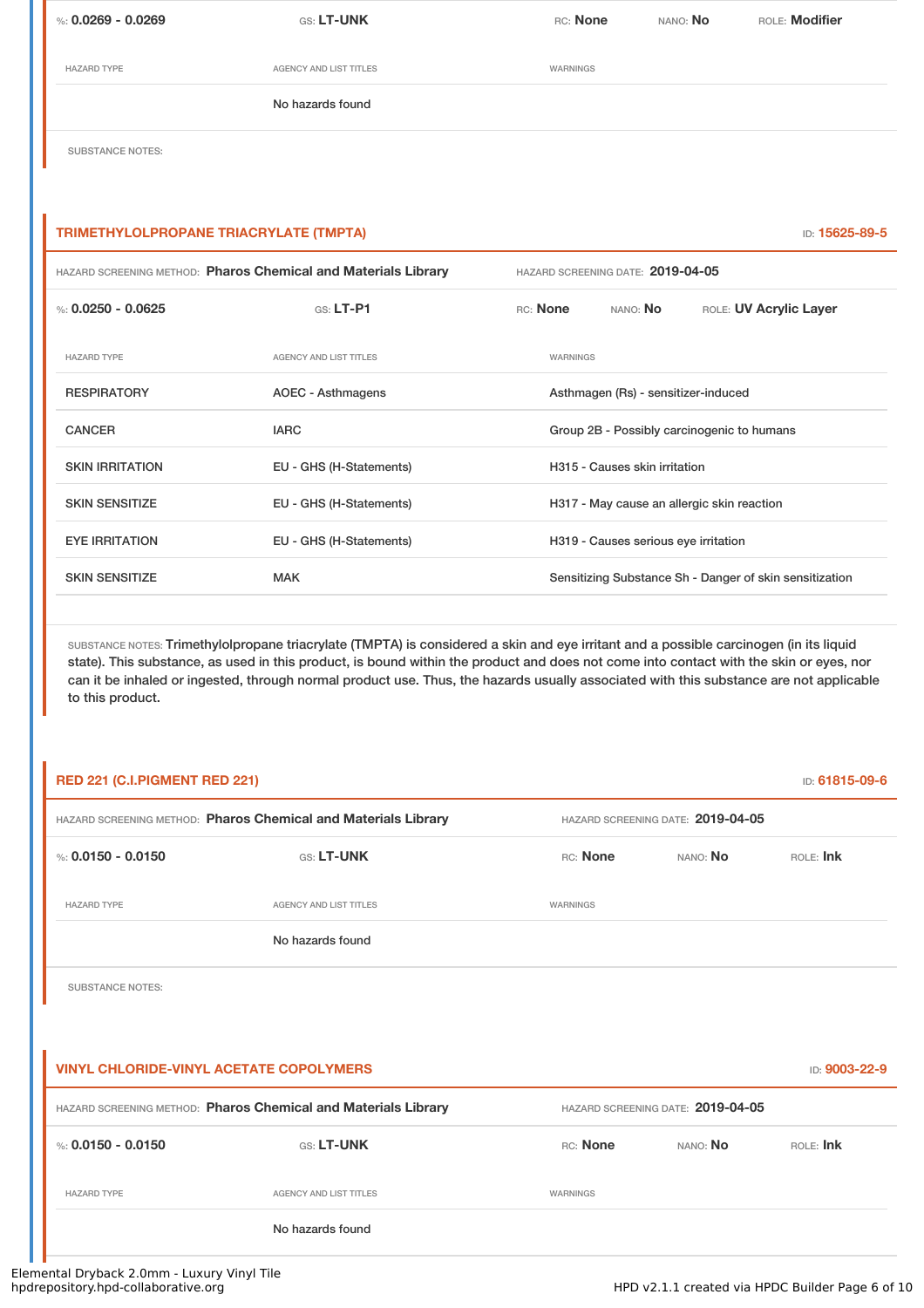#### **FUMED SILICA, CRYSTALLINE-FREE (SILICON DIOXIDE POWDER)** ID: **112945-52-5**

| HAZARD SCREENING METHOD: Pharos Chemical and Materials Library |                        | HAZARD SCREENING DATE: 2019-04-05      |                               |                        |
|----------------------------------------------------------------|------------------------|----------------------------------------|-------------------------------|------------------------|
| %: $0.0125 - 0.0375$                                           | $GS: LT-P1$            | RC: None                               | nano: <b>No</b>               | ROLE: UV Acrylic Layer |
| <b>HAZARD TYPE</b>                                             | AGENCY AND LIST TITLES | WARNINGS                               |                               |                        |
| <b>CANCER</b>                                                  | Japan - GHS            |                                        | Carcinogenicity - Category 1A |                        |
| <b>CANCER</b>                                                  | Australia - GHS        | H350i - May cause cancer by inhalation |                               |                        |
|                                                                |                        |                                        |                               |                        |

SUBSTANCE NOTES: Fumed silica, crystalline-free (also known as silicon dioxide powder) is a transparent to gray, odorless, tasteless powder and is considered a carcinogen (in its unbound state). This substance, as used in this product, is bound within the product and is unable to be inhaled or ingested through normal product use. Thus, the hazards usually associated with this substance are not applicable to this product.

| (DIVINYLTETRAMETHYLDISILOXANE)                                 | DISILOXANE, 1,3-DIETHENYL-1,1,3,3-TETRAMETHYL- |                                   |                                   |              | ID: 2627-95-4          |  |  |
|----------------------------------------------------------------|------------------------------------------------|-----------------------------------|-----------------------------------|--------------|------------------------|--|--|
| HAZARD SCREENING METHOD: Pharos Chemical and Materials Library | HAZARD SCREENING DATE: 2019-04-05              |                                   |                                   |              |                        |  |  |
| %: $0.0125 - 0.0250$                                           | GS: LT-UNK                                     |                                   | RC: None                          | NANO: No     | ROLE: UV Acrylic Layer |  |  |
| <b>HAZARD TYPE</b>                                             | AGENCY AND LIST TITLES                         | WARNINGS                          |                                   |              |                        |  |  |
|                                                                | No hazards found                               |                                   |                                   |              |                        |  |  |
| <b>SUBSTANCE NOTES:</b>                                        |                                                |                                   |                                   |              |                        |  |  |
|                                                                |                                                |                                   |                                   |              |                        |  |  |
| <b>DIAMOND (DIAMOND POWDER)</b>                                |                                                |                                   |                                   |              | ID: 7782-40-3          |  |  |
| HAZARD SCREENING METHOD: Pharos Chemical and Materials Library |                                                | HAZARD SCREENING DATE: 2019-04-05 |                                   |              |                        |  |  |
| %: $0.0125 - 0.0125$                                           | GS: LT-UNK                                     | RC: None                          | NANO: No                          |              | ROLE: UV Acrylic Layer |  |  |
| <b>HAZARD TYPE</b>                                             | AGENCY AND LIST TITLES                         | WARNINGS                          |                                   |              |                        |  |  |
|                                                                | No hazards found                               |                                   |                                   |              |                        |  |  |
| <b>SUBSTANCE NOTES:</b>                                        |                                                |                                   |                                   |              |                        |  |  |
|                                                                |                                                |                                   |                                   |              |                        |  |  |
| <b>HYDROXYCYCLOHEXYL PHENYL KETONE</b>                         |                                                |                                   |                                   | ID: 947-19-3 |                        |  |  |
| HAZARD SCREENING METHOD: Pharos Chemical and Materials Library |                                                |                                   | HAZARD SCREENING DATE: 2019-04-05 |              |                        |  |  |
| %: $0.0075 - 0.0150$                                           | GS: LT-UNK                                     | RC: None                          | NANO: No                          |              | ROLE: UV Acrylic Layer |  |  |
|                                                                |                                                |                                   |                                   |              |                        |  |  |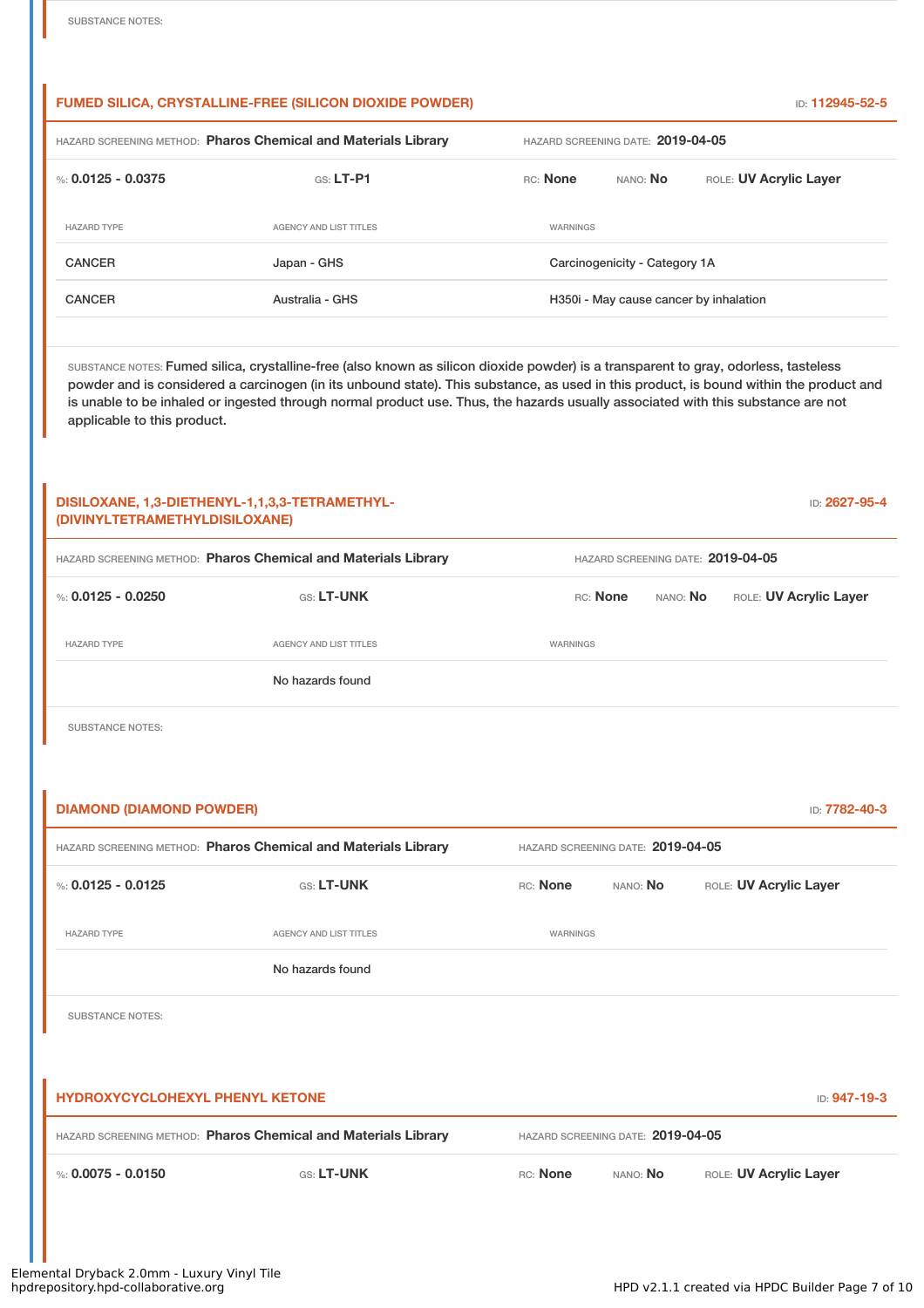HAZARD TYPE **AGENCY AND LIST TITLES** WARNINGS

No hazards found

SUBSTANCE NOTES: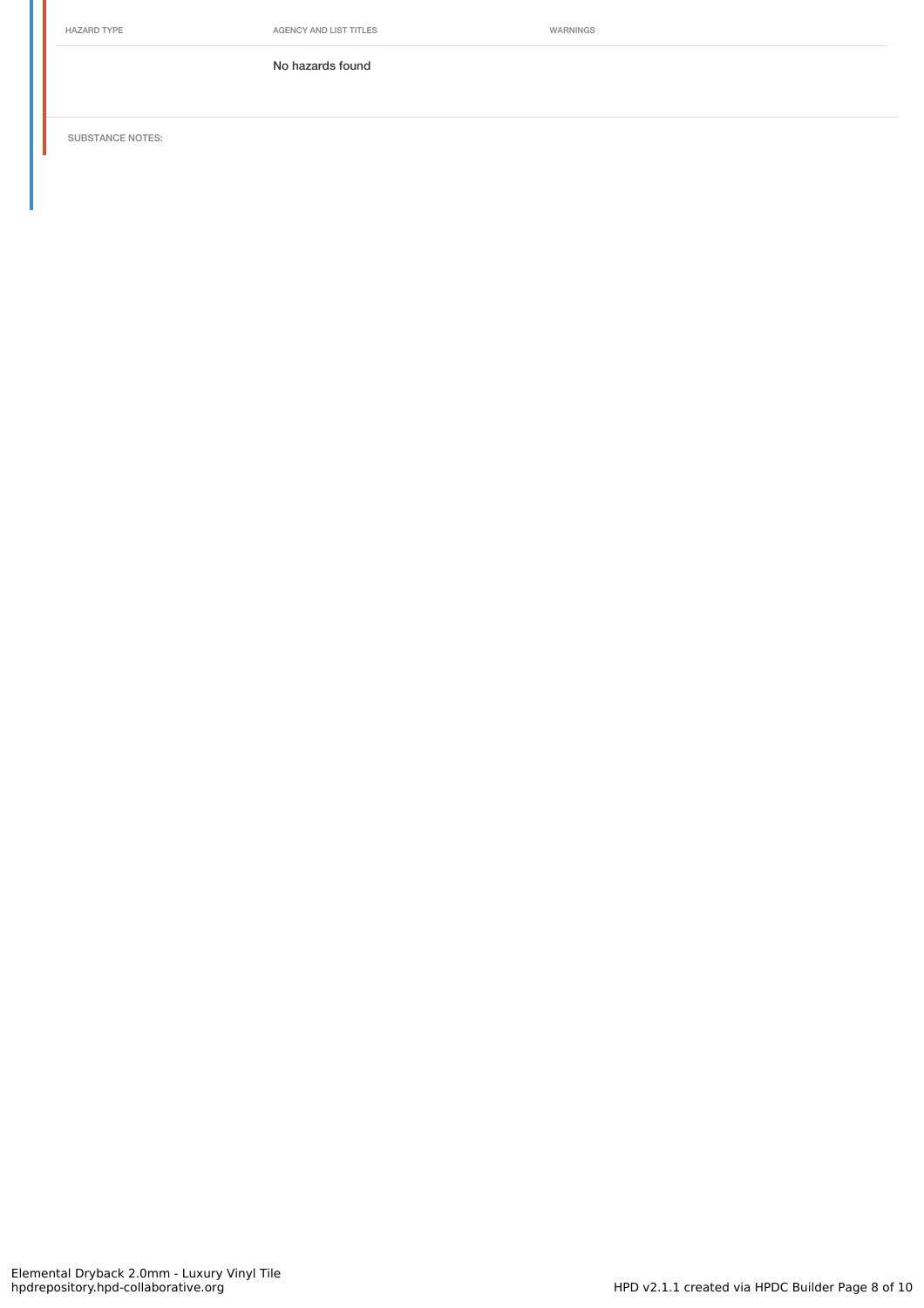This section lists applicable certification and standards compliance information for VOC emissions and VOC content. Other types of *health or environmental performance testing or certifications completed for the product may be provided.*

| <b>VOC EMISSIONS</b>                                                                                                                                                     |                                         | <b>RFCI FloorScore</b>            |                                                                  |  |  |  |
|--------------------------------------------------------------------------------------------------------------------------------------------------------------------------|-----------------------------------------|-----------------------------------|------------------------------------------------------------------|--|--|--|
| CERTIFYING PARTY: Third Party<br>APPLICABLE FACILITIES: AII<br>CERTIFICATE URL:<br>https://www.scscertified.com/products/cert_pdfs/AspectaNA_2018_SCSFS-<br>03808_s2.pdf | <b>ISSUE DATE:</b><br>$2018 - 12$<br>01 | EXPIRY DATE:<br>$2019 - 11$<br>30 | <b>CERTIFIER OR LAB:</b><br><b>SCS Global</b><br><b>Services</b> |  |  |  |

CERTIFICATION AND COMPLIANCE NOTES:

## **H** Section 4: Accessories

This section lists related products or materials that the manufacturer requires or recommends for installation (such as adhesives or fasteners), maintenance, cleaning, or operations. For information relating to the contents of these related products, refer to their *applicable Health Product Declarations, if available.*

#### **PREVAIL 3500 HARD SET ADHESIVE** HPD URL: **No HPD Available**

CONDITION WHEN RECOMMENDED OR REQUIRED AND/OR OTHER NOTES:

One of three recommended adhesive choices for this product. Refer to the professional installation manual for additional details.

**PREVAIL 4000 TWO-PART EPOXY** HPD URL: **No HPD Available**

CONDITION WHEN RECOMMENDED OR REQUIRED AND/OR OTHER NOTES:

One of three recommended adhesive choices for this product. Refer to the professional installation manual for additional details.

**PREVAIL 6000 PRESSURE SENSITIVE ADHESIVE (PSA)** HPD URL: **No HPD Available**

CONDITION WHEN RECOMMENDED OR REQUIRED AND/OR OTHER NOTES:

One of three recommended adhesive choices for this product. Refer to the professional installation manual for additional details.

## **Section 5: General Notes**

To preserve manufacturers full warranty, the use of recommended adhesives noted above is required. All recommended adhesives are FloorScore® certified for good indoor air quality. Additional information available upon request.